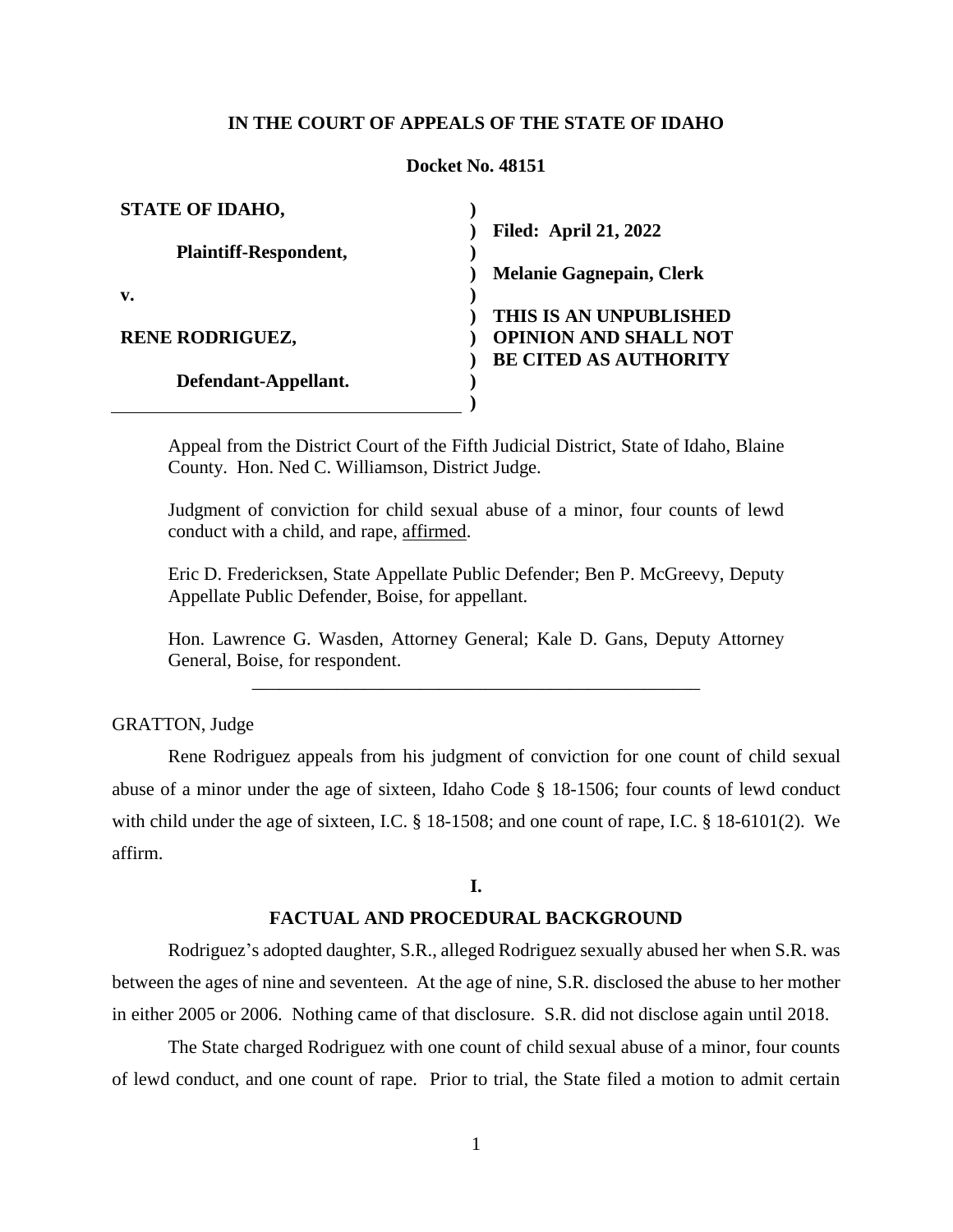evidence which included evidence that explained why S.R. decided to disclose in 2018. S.R. heard from her brother that her younger sister<sup>1</sup> was sleeping in Rodriguez's bed. Out of concern for her sister, S.R. disclosed to her mother and later disclosed to the Idaho Attorney General's Office. The district court admitted the evidence over objection by Rodriguez.

S.R testified about her sister as follows:

- A. They were super excited about the new house that [Rodriguez] had gotten and that--they were telling us about their rooms.
- Q. And did they tell you about [your sister's] room?
- A. They stated that she was sleeping in [Rodriguez's] bed, but that she had her own bed, that he preferred her to sleep in his bed.
- Q. Now, was this unusual information to you?
- A. I found it unusual, yes.
- Q. Have you ever known [your sister] to sleep with or cuddle with people?
- A. She loves to cuddle, but typically when she has her own bed, we can get her to stay in that.
- Q. So that's something that the family is aware of?
- A. Yes.
- $Q.$  It's difficult to keep her in her own bed ....
- A. Yes.

During trial, S.R.'s testimony was clear that she had only disclosed to her mother in 2005 or 2006 and then again in 2018. She did not tell anyone else of the abuse until she reported the abuse to the Attorney General's Office in 2018. The State's expert witness testified generally about delayed disclosure in child sexual abuse cases. The expert witness also testified as to how grooming, "parentification," and family dynamics relate to delayed disclosure.

Later in the trial, Rodriguez sought to introduce evidence of an incident when S.R. threatened suicide and Rodriguez took her to Intermountain Hospital. Rodriguez argued the evidence was relevant to show that S.R. was hospitalized for a week and yet never took the opportunity to disclose the alleged abuse. The State argued that allowing this evidence would open the door to other evidence that had previously been excluded by the district court under Idaho Rule of Evidence 404(b). The district court excluded the evidence.

At the conclusion of the trial, the jury found Rodriguez guilty of one count of child sexual abuse of a minor, four counts of lewd conduct, and one count of rape. Rodriguez timely appeals.

 $\mathbf{1}$ 

Rodriguez is the sister's biological father.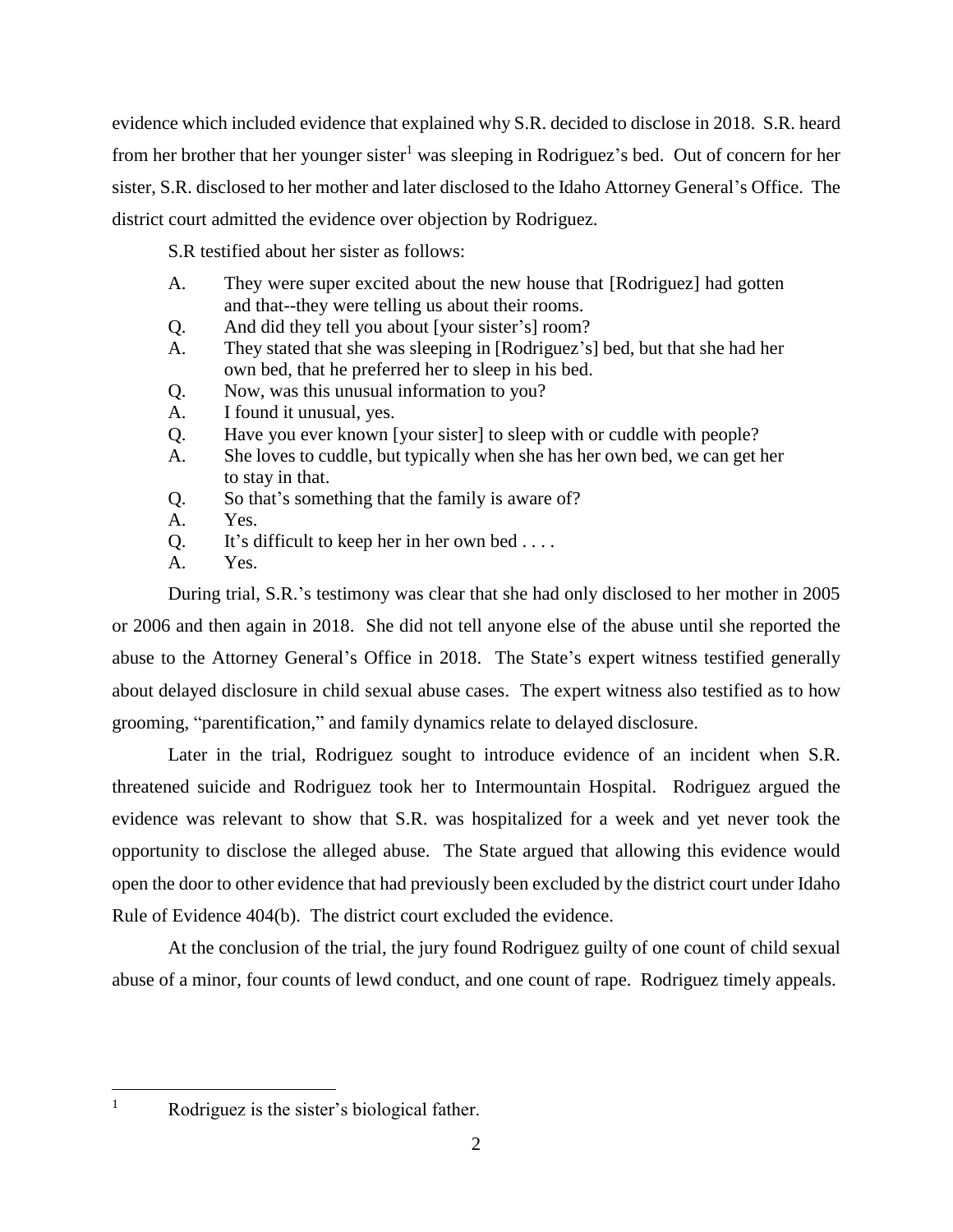### **II.**

## **ANALYSIS**

Rodriguez makes three arguments on appeal. First, Rodriguez argues that the district court erred when it allowed testimony of S.R.'s sister spending nights with Rodriguez. Second, Rodriguez argues the district court erred when it excluded testimony that S.R. was hospitalized for a week and did not take that opportunity to disclose the alleged abuse. Lastly, Rodriguez concludes that even if both errors are found to be harmless, together they constitute cumulative error. We address each of these contentions below.

#### **A. S.R's Testimony Regarding Her Sister Sleeping in Rodriguez's Bed**

Rodriguez argues the district court did not act consistently with applicable legal standards when it admitted testimony that S.R. disclosed in 2018 because she heard her sister was sleeping in the same bed as Rodriguez. Rodriguez first contends that the jury was very likely to consider this a bad act and therefore the jury may assume there are more victims making it more likely that Rodriguez is guilty in this case. Second, evidence suggesting other potential victims may confuse the issues and mislead the jury from the issue of guilt or innocence in this case. Rodriguez argues that the probative value of the evidence is substantially outweighed by its unfair prejudice and the district court failed to conduct the proper balancing under the applicable legal standards.

The evidence rule in question, I.R.E. 404(b), provides:

(1) Prohibited Uses. Evidence of a crime, wrong, or other act is not admissible to prove a person's character in order to show that on a particular occasion the person acted in accordance with the character.

(2) Permitted Uses; Notice in a Criminal Case. This evidence may be admissible for another purpose, such as proving motive, opportunity, intent, preparation, plan, knowledge, identity, absence of mistake, or lack of accident. In a criminal case, the prosecutor must:

(A) file and serve reasonable notice of the general nature of any such evidence that the prosecutor intends to offer at trial; and

(B) do so reasonably in advance of trial--or during trial if the court, for good cause shown, excuses lack of pretrial notice.

This rule prohibits introduction of evidence of acts other than the crime for which a defendant is charged if its probative value is entirely dependent upon its tendency to demonstrate the defendant's propensity to engage in such behavior. *State v. Grist*, 147 Idaho 49, 54, 205 P.3d 1185, 1190 (2009). Of course, evidence of another crime, wrong, or act may implicate a person's character while also being relevant and admissible for some permissible purpose, such as those listed in the rule. *See State v. Pepcorn*, 152 Idaho 678, 688-89, 273 P.3d 1271, 1281-82 (2012).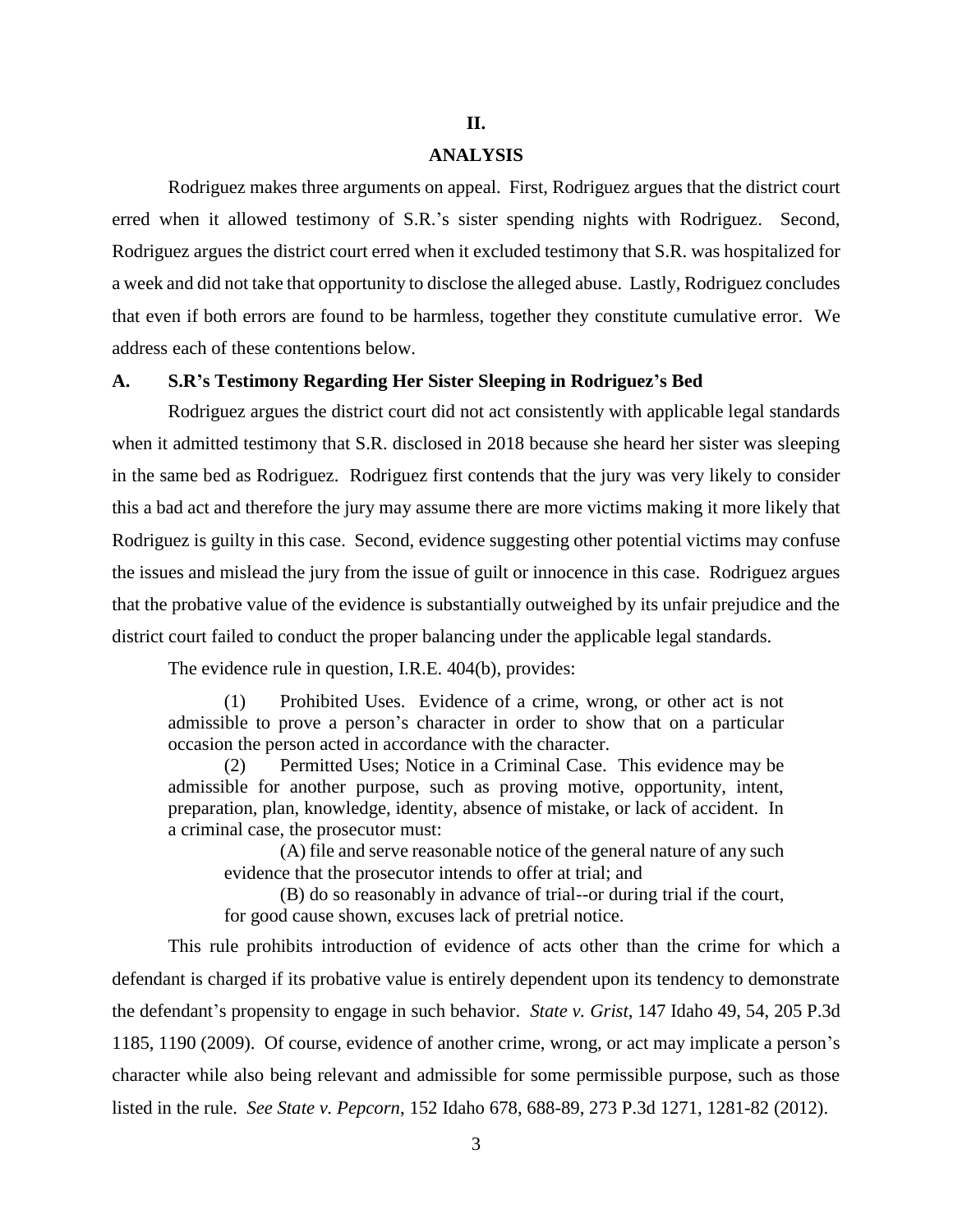When determining the admissibility of evidence to which an I.R.E. 404(b) objection has been made, the trial court must first determine whether there is sufficient evidence of the other acts that a reasonable jury could believe the conduct actually occurred. If so, then the court must consider: (1) whether the other acts are relevant to a material and disputed issue concerning the crime charged, other than propensity; and (2) whether the probative value is substantially outweighed by the danger of unfair prejudice. *Grist*, 147 Idaho at 52, 205 P.3d at 1188; *State v. Parmer*, 147 Idaho 210, 214, 207 P.3d 186, 190 (Ct. App. 2009). On appeal, this Court defers to the trial court's determination that there is sufficient evidence of the other acts if it is supported by substantial and competent evidence in the record. *Parmer*, 147 Idaho at 214, 207 P.3d at 190.

The district court wrote in its order:

. . . .

For the reasons stated on the record, the Court finds that the brother's statement can be offered for a non-hearsay purpose to show the effect on the listener, S.R. Therefore, in the exercise of its discretion, the Court grants the State's request to admit the evidence of the conversation between S.R. and S.R.'s brother about the younger sister sleeping in the Defendant's bed.

The Court also finds that the evidence satisfies the two-tiered analysis for the admission of 404(b) bad acts. . . . Under the first element of the first tier of the analysis, the source of the evidence is sufficiently reliable because it is in the form of sworn grand jury testimony. Under the second element of the first tier, the Court finds that the evidence is relevant under I.R.E. 401.

Under the second tier of the analysis, the Court finds that the probative value of the evidence substantially outweighs any of the enumerated reasons allowing exclusion of evidence described in I.R.E. 403. As noted by [the Court in *State v. Diggs*, 141 Idaho 303, 108 P.3d 1003 (Ct. App. 2005)], the underlying reason for the belated disclosure is the evidence that S.R.'s younger sister was sleeping in the Defendant's bed, which in turn impacts the credibility of the victim witness. As in many sex abuse cases, credibility of S.R. will be a key issue in this case. Therefore, the proffered evidence has significant probative value. The prejudice to the Defendant is less than the prejudice to the defendant in *Diggs*. In this case, the allegation is that Defendant was sleeping with S.R.'s younger sister, which may be an innocent act. In contrast, the evidence in *Diggs* was that the defendant was starting to molest the younger sibling, which is not an innocent act. Consequently, the Court finds the prejudicial impact on the Defendant in this case involving this alleged bad act to be considerably less than the impact on the defendant in *Diggs* which was substantially outweighed by the probative value of similar evidence. In addition, the Court finds that the evidence will assist the jury, not confuse the jury. Moreover, the Court will provide a limiting instruction to the jury  $\dots$ .

In this case, Rodriguez does not challenge the existence of his daughter sleeping in bed with him as an established fact or the relevancy of the testimony. Therefore, we address only the unfair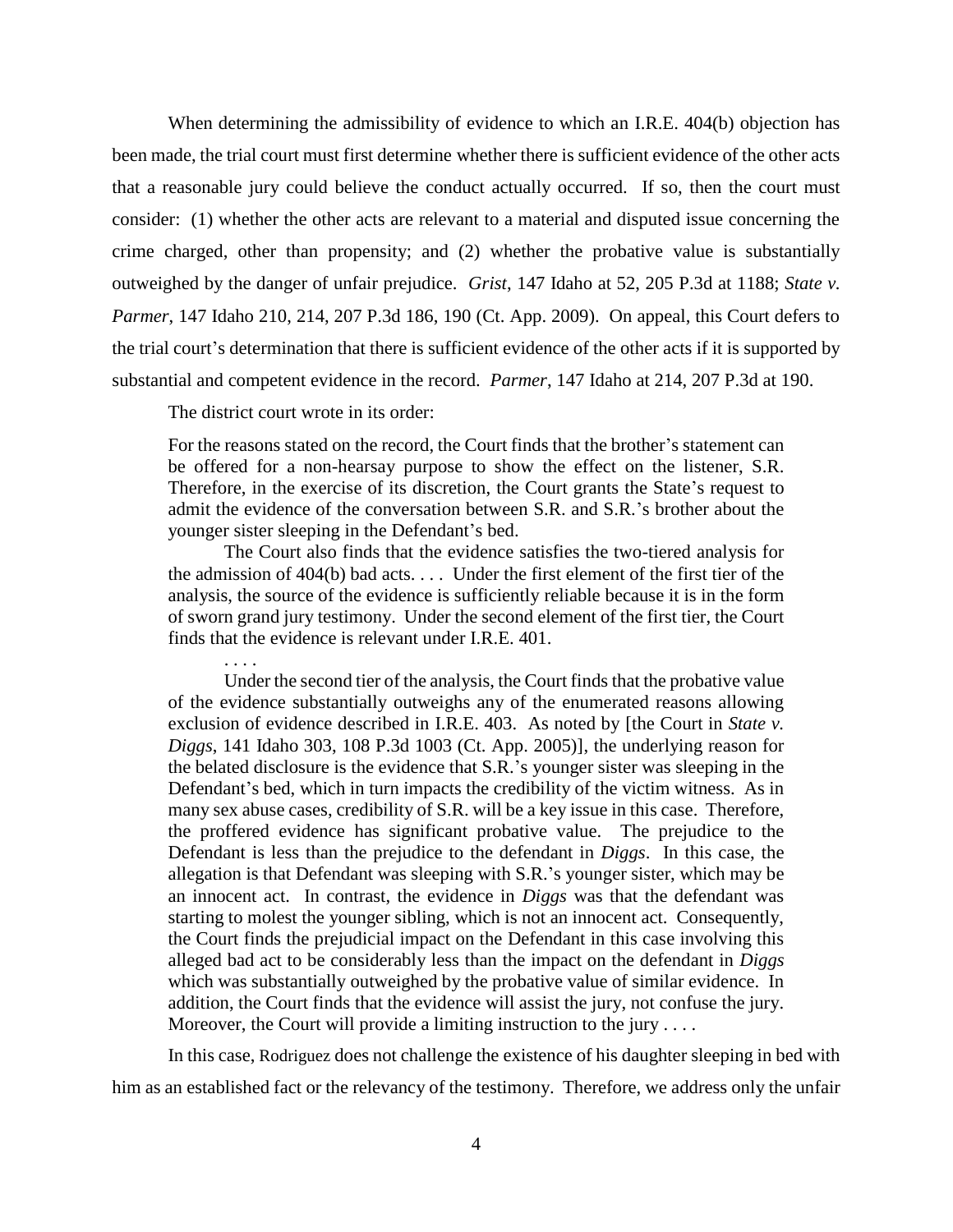prejudice issue. The trial court's balancing of the probative value of the evidence against the danger of unfair prejudice will not be disturbed unless we find an abuse of discretion. *State v. Norton*, 151 Idaho 176, 190, 254 P.3d 77, 91 (Ct. App. 2011). When a trial court's discretionary decision is reviewed on appeal, the appellate court conducts a multi-tiered inquiry to determine whether the trial court: (1) correctly perceived the issue as one of discretion; (2) acted within the boundaries of such discretion; (3) acted consistently with any legal standards applicable to the specific choices before it; and (4) reached its decision by an exercise of reason. *State v. Herrera*, 164 Idaho 261, 270, 429 P.3d 149, 158 (2018). Rodriguez argues that since the probative value of the evidence was substantially outweighed by the dangers of unfair prejudice, confusing of the issues, and misleading the jury, the evidence was inadmissible under I.R.E. 403 and, thus, the district court did not act consistently with the applicable legal standards when it admitted the evidence. We conclude that the district court correctly found that the delayed disclosure evidence had significant probative value that was not outweighed by any risk of unfair prejudice and acted consistently with applicable legal standards and within the bounds of its discretion in admitting the evidence.

The district court compared this Court's holding in *Diggs*, 141 Idaho 303, 108 P.3d 1003 to the facts and circumstances of this case. In *Diggs*, the victim testified his delayed disclosure was prompted because the defendant was beginning to molest his three-year-old sibling. *Id.* at 304, 108 P.3d at 1004. We held the district court did not err when it denied the defendant's motion for mistrial because the evidence was relevant and the prejudice did not substantially outweigh the probative value. *Id.* at 306, 108 P.3d at 1006.

In *Diggs*, and in this case, the probative value of the challenged evidence was to explain the delayed disclosure acknowledging that the delay could affect credibility to the jury. Here, the district court first determined that the evidence had "significant" probative value as to S.R.'s credibility which it deemed "a key issue in the case." Before deciding to admit the evidence, the district court also considered the prejudicial effect of the evidence. The district court correctly reasoned that Rodriguez sleeping with his biological daughter could be an innocent act and much less prejudicial than the evidence in *Diggs* of the defendant molesting the victim's sibling.

As noted, Rodriguez argues that the evidence that he shared his bed with his daughter is very likely to be considered a bad act by the jury. However, Rodriguez initially argued to the district court that the evidence did not suggest a wrongful act, but a perfectly natural act between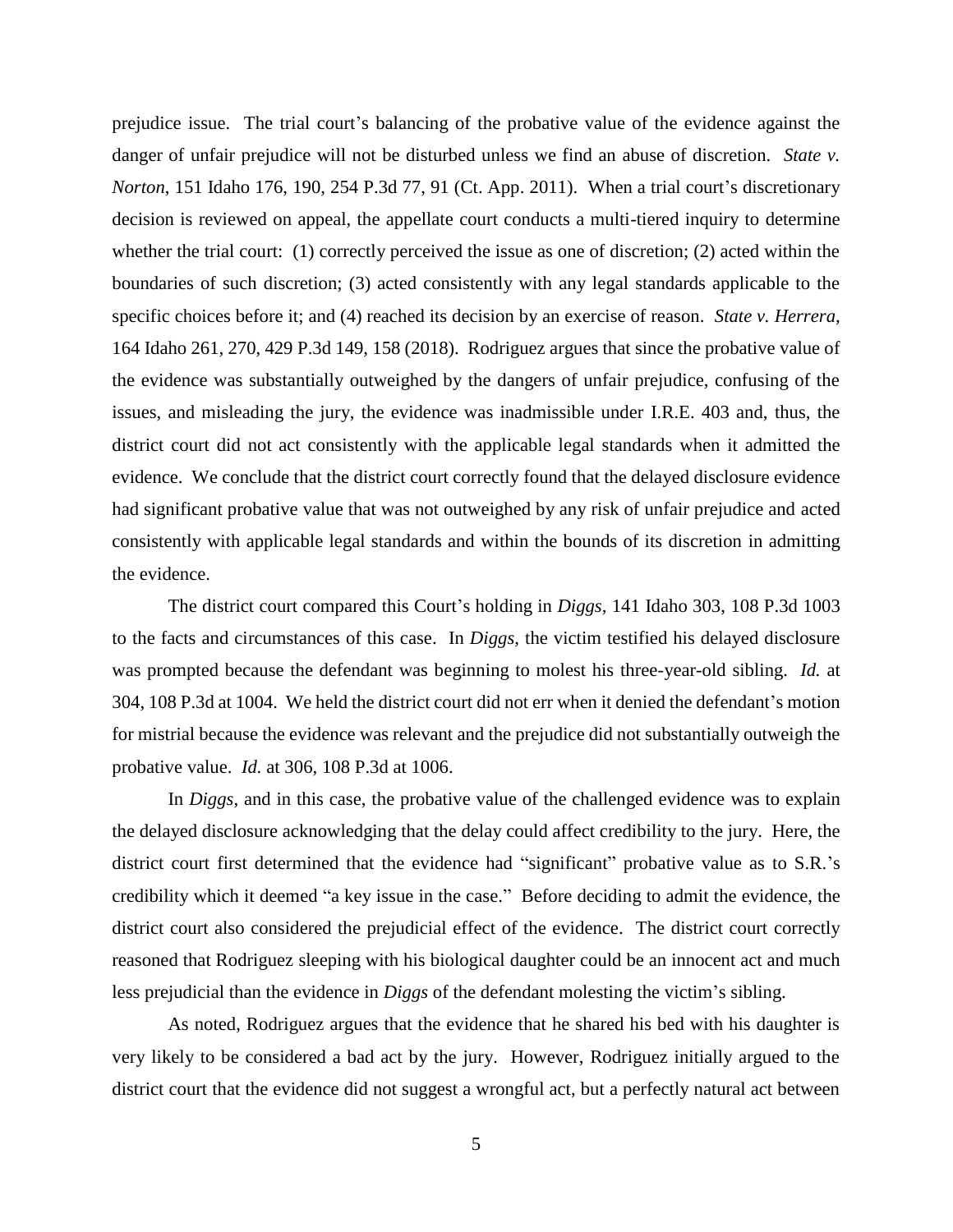a father and daughter, although one that could be taken as a wrongful act. S.R. acknowledged that it can be difficult to keep her sister in her own bed. The district court agreed that the daughter sleeping in Rodriguez's bed may have been an innocent act. But, in balancing the significantly probative nature of the evidence against the possibility of prejudicial impact, the district court reasonably concluded that any such prejudice did not outweigh the probative value of the evidence. Moreover, the indisputably bad act evidence in *Diggs* of molestation was much worse than the sharing of a bed in this case. Since the risk of unfair prejudice in *Diggs* did not result in exclusion of the evidence, the district court acted consistently with the applicable legal standards in applying I.R.E. 403 and admitting the evidence in this case

Finally, in *Diggs*, the Court noted that a limiting instruction had been given to the jury. *Diggs*, 141 Idaho at 306, 108 P.3d at 1006. In this case, the district court instructed the jury on two occasions that the sole purpose of the evidence was consideration of the reason and timing of S.R.'s disclosure. Juries are presumed to follow the instructions of the court. *State v. Hall*, 163 Idaho 744, 807, 419 P.3d 1042, 1105 (2018).

Because the district court properly weighed the potential for prejudice against the probative value of the evidence, and because the district court took steps to mitigate the potential for unfair prejudice, we conclude that the district court did not abuse its discretion in admitting testimony that S.R.'s younger sister was sleeping in the same bed as Rodriguez.

## **B. Evidence Regarding S.R.'s Failure to Disclose During Hospitalization**

Rodriguez argues the district court abused its discretion when it excluded evidence that S.R. was hospitalized for a week and never reported the abuse during that time. Rodriguez contends, contrary to the district court finding, that the probative value of this evidence was significant because it contradicted the State's expert witness that explained delayed disclosures may be due to isolation and grooming of a child victim. Rodriguez argues the week in the hospital presented a disclosure opportunity in a neutral setting. Rodriguez argues the evidence was highly probative on the issue of S.R.'s credibility. In addition, Rodriguez argues the district court erred in finding that admitting the evidence would be prejudicial because it would open the door to State's I.R.E. 404(b) evidence--which had previously been excluded.<sup>2</sup>

 $\overline{2}$ 

The excluded I.R.E. 404(b) evidence was uncharged abuse of S.R. by Rodriguez.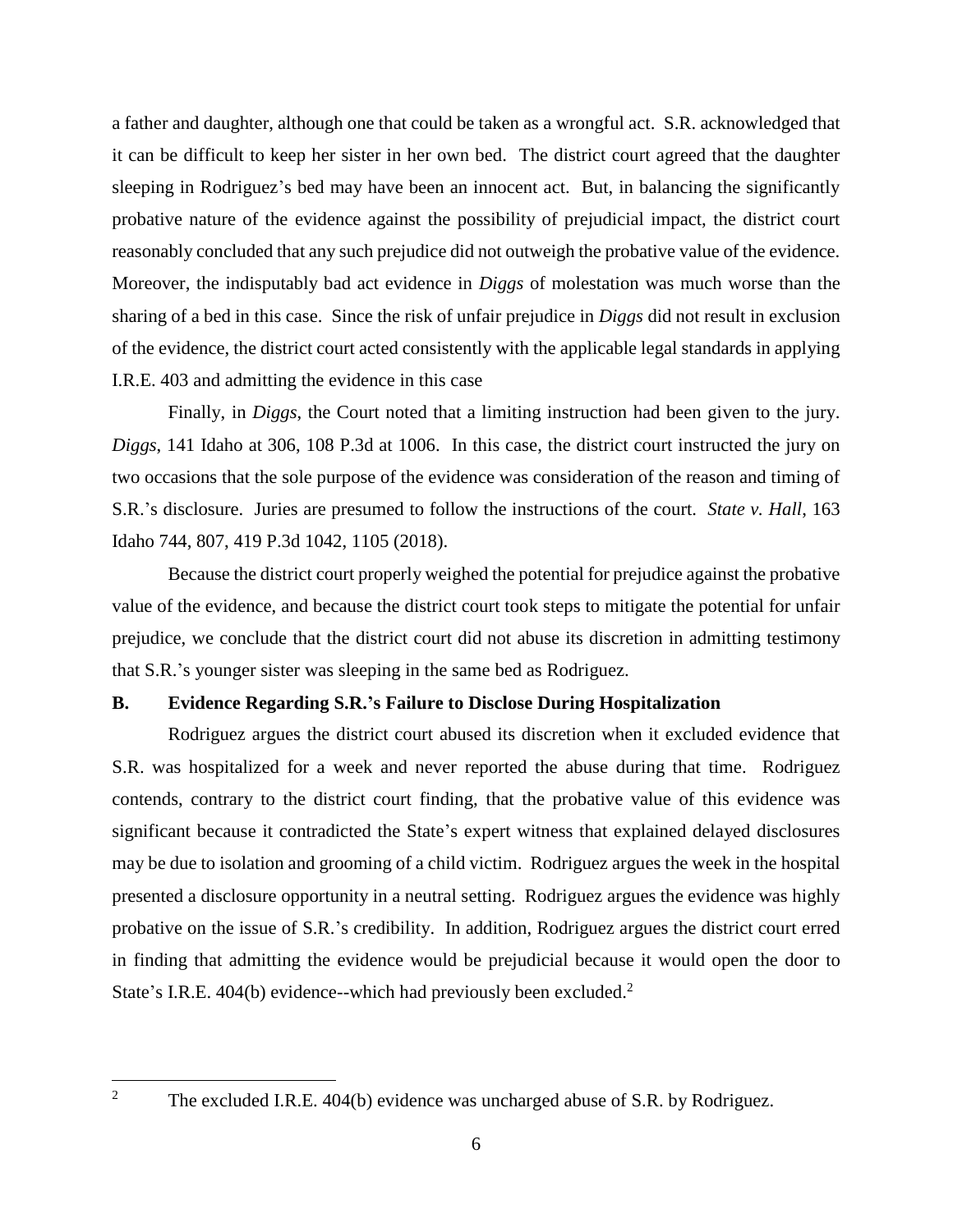The district court ruled that the evidence was inadmissible:

There was a question about an incident involving a knife and I know where that's going now. I find the probative value of that testimony to be minimal, particularly in light of the record that we have, the value that the defense wanted- the defense is arguing that it shows a continued pattern of nondisclosure when there was an opportunity to disclose, and I understand that. But to begin with, the evidence is pretty clear from, I think, all sources there's been no disclosure. That's established. . . . So there's a big gap in time. That's established. . . .

Now, I think the danger here is if this is--if the testimony is allowed, then the State will be allowed to bring in evidence that I excluded under 404(b), and I say that primarily based on the testimony from the CARES expert who talked about grooming and fears--well, the reasons for nondisclosure or delayed disclosure. . . .

So I'm not going to allow this evidence or this line of questioning. I do so based on 401 and 404(3)  $[\text{sic}]^3$ , and it's done in the exercise of the Court's discretion. Under 404(3) [sic], when I look at the balancing that I need to do, I do think this would be cumulative evidence. I think it would be unfair prejudice, frankly, to the defendant if this was allowed and unfair prejudice to the State if I did not allow the 404(b) evidence.

The trial court has broad discretion in determining the admissibility of testimonial evidence. *State v. Smith*, 117 Idaho 225, 232, 786 P.2d 1127, 1134 (1990). A decision to admit or deny such evidence will not be disturbed on appeal absent a clear showing of abuse of that discretion. *Id.* 

To be admissible, evidence must be relevant. I.R.E. 401 and I.R.E. 402. Evidence that tends to prove the existence of a fact of consequence in the case, and has any tendency to make the existence of that fact more probable than it would be without the evidence is relevant. *State v. Hocker*, 115 Idaho 544, 547, 768 P.2d 807, 810 (Ct. App. 1989). But even relevant evidence may be excluded, in a court's discretion, "if its probative value is substantially outweighed by a danger of one or more of the following: unfair prejudice, confusing the issues, misleading the jury, undue delay, wasting time, or needlessly presenting cumulative evidence." I.R.E. 403. "The trial court may exclude evidence, although relevant, if its probative value is substantially outweighed by the danger of needless presentation of cumulative evidence." *State v. Knight*, 128 Idaho 862, 865, 920 P.2d 78, 81 (Ct. App. 1996).

We conclude that the district court made a reasoned decision that was consistent with applicable legal standards and within the bounds of its discretion. The district court found the

 $\overline{a}$ 

<sup>3</sup> It appears the district court misspoke and meant 403 not 404(3) due to the reference to cumulative evidence.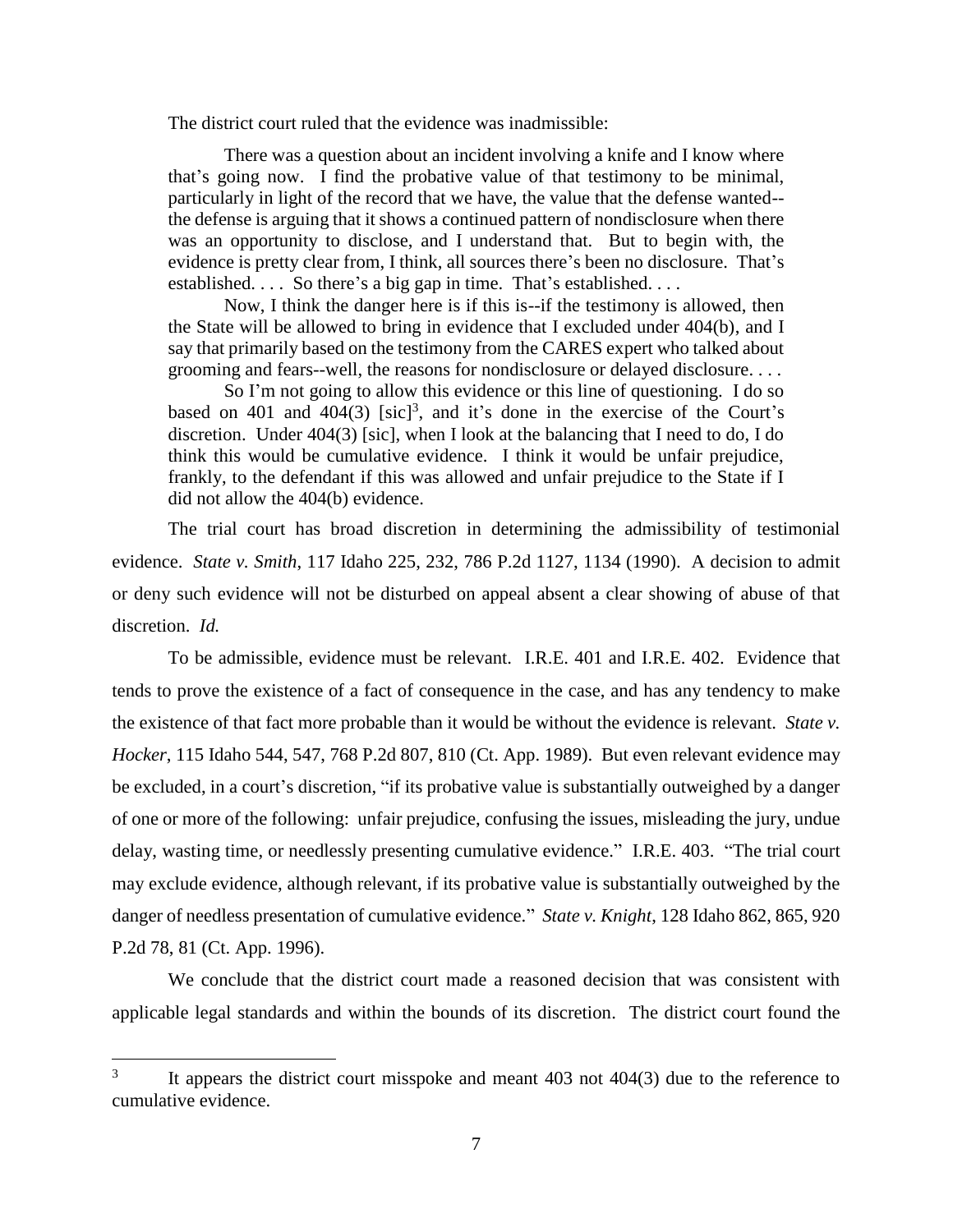hospital testimony had minimal probative value<sup>4</sup> largely because of the cumulative nature of the evidence. The district court stated: "the defense is arguing that it shows a continued pattern of nondisclosure when there was an opportunity to disclose, and I understand that. But to begin with, the evidence is pretty clear from, I think, all sources there's been no disclosure." S.R. testified that there were no disclosures prior to 2018 other than to her mom in either 2005 or 2006. Rodriguez acknowledged that S.R. had attended doctors and counseling appointments on occasion prior to her hospitalization without any apparent disclosure at those times. As the district court correctly noted, there was no dispute about delayed disclosure and the opportunities S.R. had to disclose and evidence as to another specific occasion of nondisclosure was merely cumulative.

Next, the district court found the testimony would be prejudicial for both parties because it could open the door to the State's excluded I.R.E. 404(b) evidence. Rodriguez argues that is not true, the previously excluded evidence would remain inadmissible due to lack of reliability or mere propensity. The State argues the excluded I.R.E. 404(b) evidence would be necessary to rebut the hospital testimony because its expert testified that isolation and grooming through a historical pattern of abuse could explain delayed or nondisclosure by a victim. If the hospital testimony about nondisclosure was admitted then the district court found prejudice to the State if it was not allowed to rebut such evidence with the previously excluded evidence showing a pattern of abuse and grooming. Alternatively, if the State was permitted to proffer evidence of uncharged abuse by Rodriguez to rebut Rodriguez's argument that S.R. was not isolated or groomed, then Rodriguez would be prejudiced by the prior bad act evidence. The district court weighed the probative value of the evidence against its prejudice and logically reasoned the evidence should be excluded. The district court, applying applicable legal standards, acted within the bounds of discretion by excluding the evidence of S.R.'s hospitalization.

# **C. Rodriguez Has Not Established Cumulative Error**

 $\overline{a}$ 

Finally, Rodriguez argues that even if his alleged errors individually do not warrant a reversal, there was an accumulation of error which in aggregate show that Rodriguez did not receive a fair trial. Rodriguez asserts that the cumulative error doctrine applies necessitating a

Rodriguez initially argued in the district court that the lack of disclosure was significant because S.R. had been thoroughly evaluated at Intermountain Hospital yet did not disclose. However, with no evidence of such evaluation, Rodriguez acknowledged that the evidence simply showed a time frame of isolated care without disclosure.